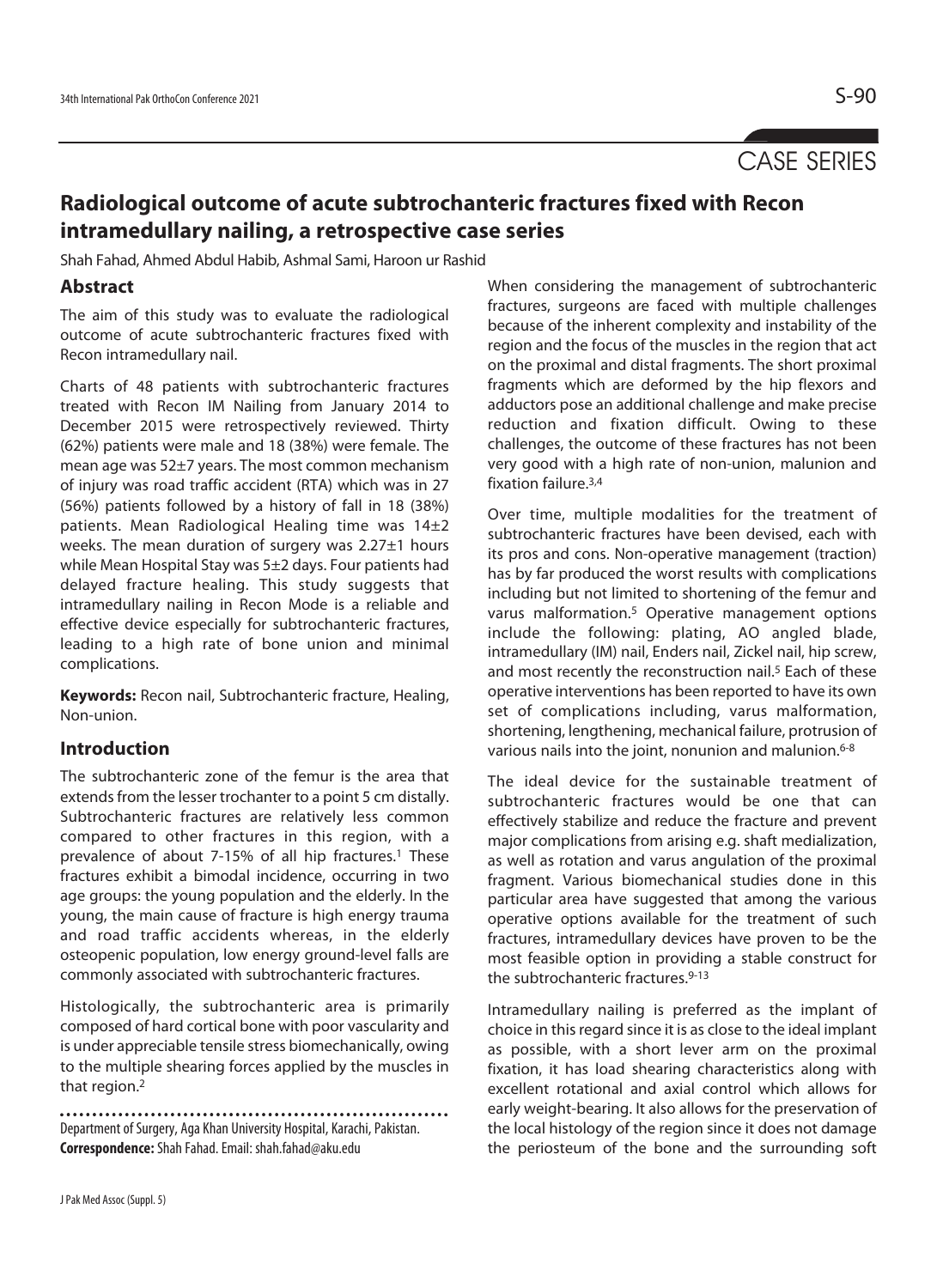tissue extensively which makes it superior from the surgical point of view.

The Intramedullary nail in Recon Mode is a unique intramedullary device with proximal fixation by two screws placed through the nail into the femoral head. The primary indication for this specialized intramedullary device is high subtrochanteric fractures. It produces favourable results in the long run and also prevents insufficiency fractures that are a common problem in these fractures.

#### **Material and Methods**

The research was conducted at Aga Khan University Hospital, Karachi in January-March 2017. This retrospective case series comprised of 48 patients with acute subtrochanteric fractures treated with Recon Intramedullary Nail at the Aga Khan University Hospital from January 2014 to December 2015. The medical records of all 48 patients were reviewed for age, gender, mechanism of injury, type of fracture, pre-existing comorbidities, mean duration of surgery, complications, duration of hospital stay and healing time after surgery. The inclusion criteria for the study were all acute subtrochanteric fractures managed with Intramedullary Recon Mode Nail, regardless of race, age, gender, etc. All cases presenting with fractures other than subtrochanteric fractures, pathological subtrochanteric fractures, and cases of nonunion during the same period were excluded from the study. Postoperative plain radiographs were reviewed for healing (Figure). External and internal rotation deformities and shortening of the

leg were also noted. Statistical analysis was performed using SPSS version 25.1. Parametric variables were analyzed using z-test and displayed as mean  $\pm$  standard deviation. Non-parametric categorical variables were analyzed using chi square and displayed as frequency percentages.

#### **Results**

The mean age of the patients was 52±7 years. There were 30 (62%) males while 18 (38%) were females. The most common mechanism of injury was road traffic accident, seen in 27(56%) participants followed by fall injuries 18(38%) with ground-level falls seen in the elderly and fall from a height seen in the younger patients. A small fraction of these injuries was due to firearms 3(6%). Among the 48 participants of this series, pre-existing comorbidities were seen in 30 (62%) whereas 18(38%) participants had no prior co-morbidities. The most common co-morbid being Hypertension followed by Type 2 Diabetes, Ischaemic Heart Disease, and Chronic Obstructive Pulmonary Disease, respectively. The baseline ambulation status of the 48 patients revealed that 45(94%) were independent community ambulant and 3(6%) were on community ambulant support.

The mean duration of presentation to surgery was  $13\pm4$ hours. The mean operative time was 2.27±1 hours. The mean hospital stay was 5±2 days and the mean radiological healing time was 14±2 weeks. All 48 cases were followed up by clinical and radiological examination and none were lost to follow-up.

The weight-bearing status of the patients following

discharge revealed a full weightbearing in 40(83%) patients whereas 8(16%) patients were able to exhibit only partial weight-bearing with support. These 8 patients had been involved in concomitant major injuries along with subtrochanteric fracture which hindered the healing process and led to partial weight-bearing.

The only complication arising from this method of reduction and fixation was delayed union seen in 4(12.75%) cases out of 48. Delayed union, is defined as a union not having occurred even after 12 weeks post index surgery. These patients were followed up until twelve weeks and fracture lines were still visualized on their plain radiographs. Corrective dynamization of the intramedullary nail had to be done in



**Figure:** Preoperative radiograph showing femur subtrochanteric fracture (A), postoperative radiographs showing fixation of femur subtrochanteric fracture with recon nail (B), follow up radiographs showing union at fracture site (C).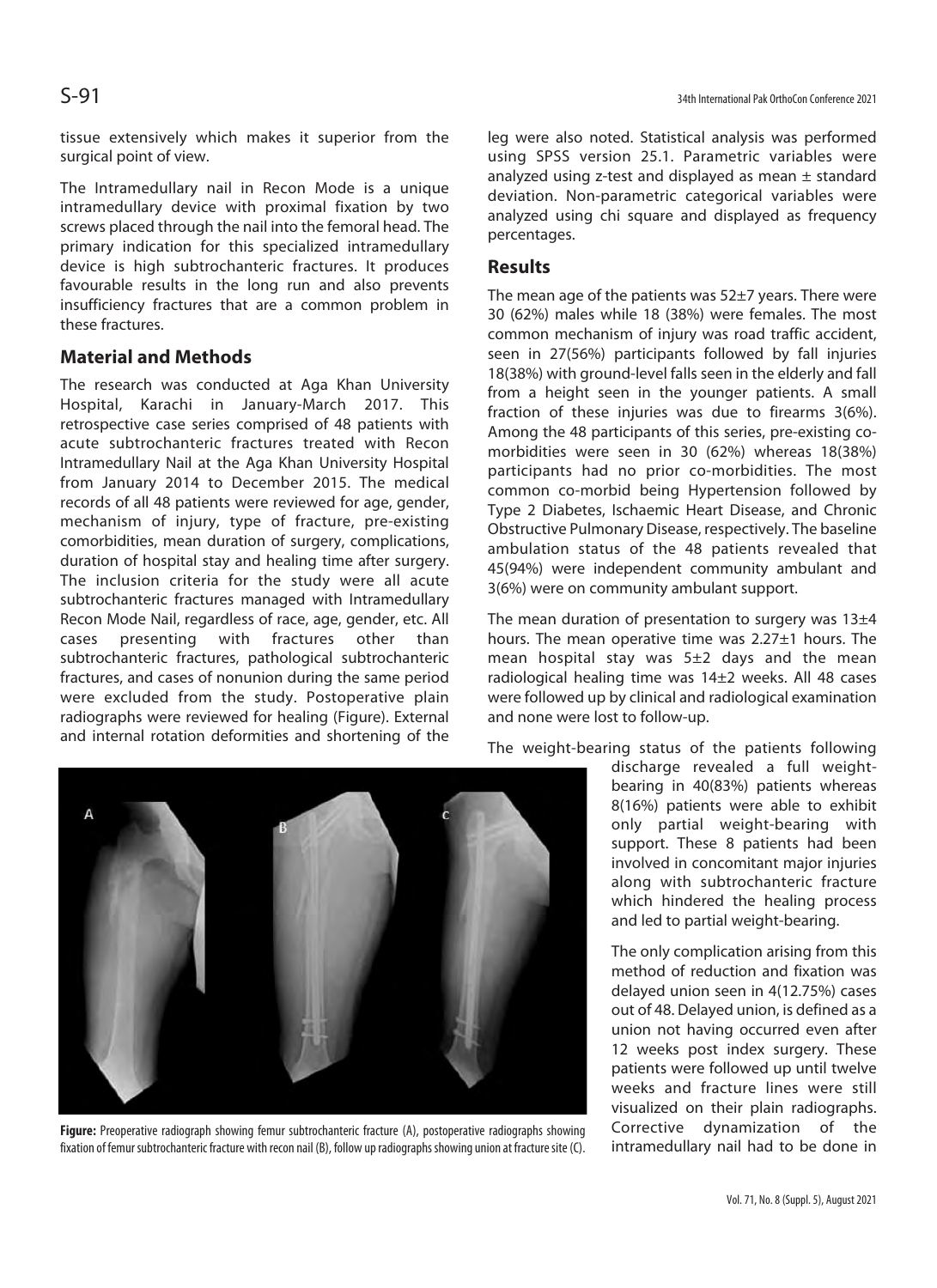these patients. The delayed union cases were victims of high energy trauma and had other associated injuries. We did not encounter implant failure and malunion.

### **Discussion**

Subtrochanteric fractures of the femur pose a special challenge in orthopaedic traumatology with regards to treatment options and prognosis. This is because of the high rate of complications associated with their management due to the inherent complexity and instability of patterns.3,4

The deforming forces in this area are the pull of muscles: the hip abductors; short external rotators; and iliopsoas, which pull the proximal segment into a flexed, abducted and externally rotated position. This results in an overall varus and apex anterior deformity at the fracture site. This deformity makes closed reduction difficult. This causes a high concentration of stresses and deforming forces in this portion of the bone. The subtrochanteric area is made of mainly cortical bone with diminished blood flow to this region when compared to the metaphyseal bone of the intertrochanteric region. These factors contribute to the complex nature of managing these subtrochanteric fractures as has been made evident throughout the orthopaedic literature.

As far as treatment options available are concerned, the conservative non-operative method of treating these fractures has taken a backseat due to the highest rate of complications and poor outcomes.5 As far as operative management of these fractures is concerned, there has been ongoing discourse over which method (intramedullary or extramedullary fixation) is more effective in terms of immediate healing time and later complications.

Multiple studies done over time have been in support of intramedullary fixation methods being superior to extramedullary fixation. This preference arises from the fact that these intramedullary devices are thought to provide a shorter lever arm that transmits load medially and provides resistance to head collapse into varus as compared to an externally placed plate with screws, therefore, being biomechanically superior.9-13 From the surgical point of view, intramedullary fixation is superior

compared to extramedullary methods because it allows for the preservation of surrounding tissue while operating since it does not require a large incision to be made and also prevents periosteal stripping which is seen with extramedullary fixation. It is also reported to allow for earlier weight-bearing which improves the quality of life of the patient.

Recon nail is an intramedullary device that is a unique treatment option for these complicated fractures that allows placement of two interlocking screws into the femur head and distally in femur metaphysis. These features make it possible to treat the subtrochanteric fractures that have medial comminution and fractures with intertrochanteric extension to be treated with closed intramedullary technique. Intramedullary nail in Recon Mode that has shown promising results in these fractures, provide stable fixation, allowing for earlier weightbearing and lowers the risk of insufficiency fractures, which improves the quality of life of the patient. However, the use of this device in fractures associated with high energy trauma has not shown promising results.

This retrospective study was compared to the work done previously at different institutes internationally in the same field (Table). Broos et al did a study in 2002 with a larger sample size than ours (80 patients) and calculated an overall complication rate with the use of intramedullary nailing in recon mode to be 21%. The cases were categorized into non-union (21%) and implant failure (21%) which required intervention in 9% of the cases.14 Datir et al conducted a study in 2004 with a sample size of 55 patients who presented with subtrochanteric fractures and were treated with intramedullary nailing and his complication rate amounted to 21%, too. These were cases of non-union (21%) and implant failure (21%) and required corrective surgery in 13% of the cases.<sup>15</sup> A recent study done at Aga Khan University Hospital with a sample size of 50 patients with subtrochanteric fractures had a complication rate of 26% cases.16

The complications of this device include mechanical complications like screws cut out, implant breakage. We did not encounter these complications in our study. The biological complications include malunion, non-union

**Table:** Comparative analysis between different retrospective case series on use of IM in recon mode use for subtrochanteric fractures.

| <b>Study</b>                      |    | <b>Complication rate</b> | <b>Nonunion</b>          | <b>Implant failure</b> | Delaved union            | <b>Revision</b> |
|-----------------------------------|----|--------------------------|--------------------------|------------------------|--------------------------|-----------------|
|                                   |    |                          |                          |                        |                          |                 |
| 1. Broos et al 2002 <sup>14</sup> | 80 | 21%                      | 21%                      | 21%                    | $\overline{\phantom{0}}$ | 9%              |
| 2. Datir et al 2004 <sup>15</sup> | ככ | 21%                      | 21%                      | 21%                    | $\overline{\phantom{0}}$ | 13%             |
| 3. Current study                  | 48 | 12.75%                   | $\overline{\phantom{0}}$ | -                      | 8.33%                    | 8.33%           |